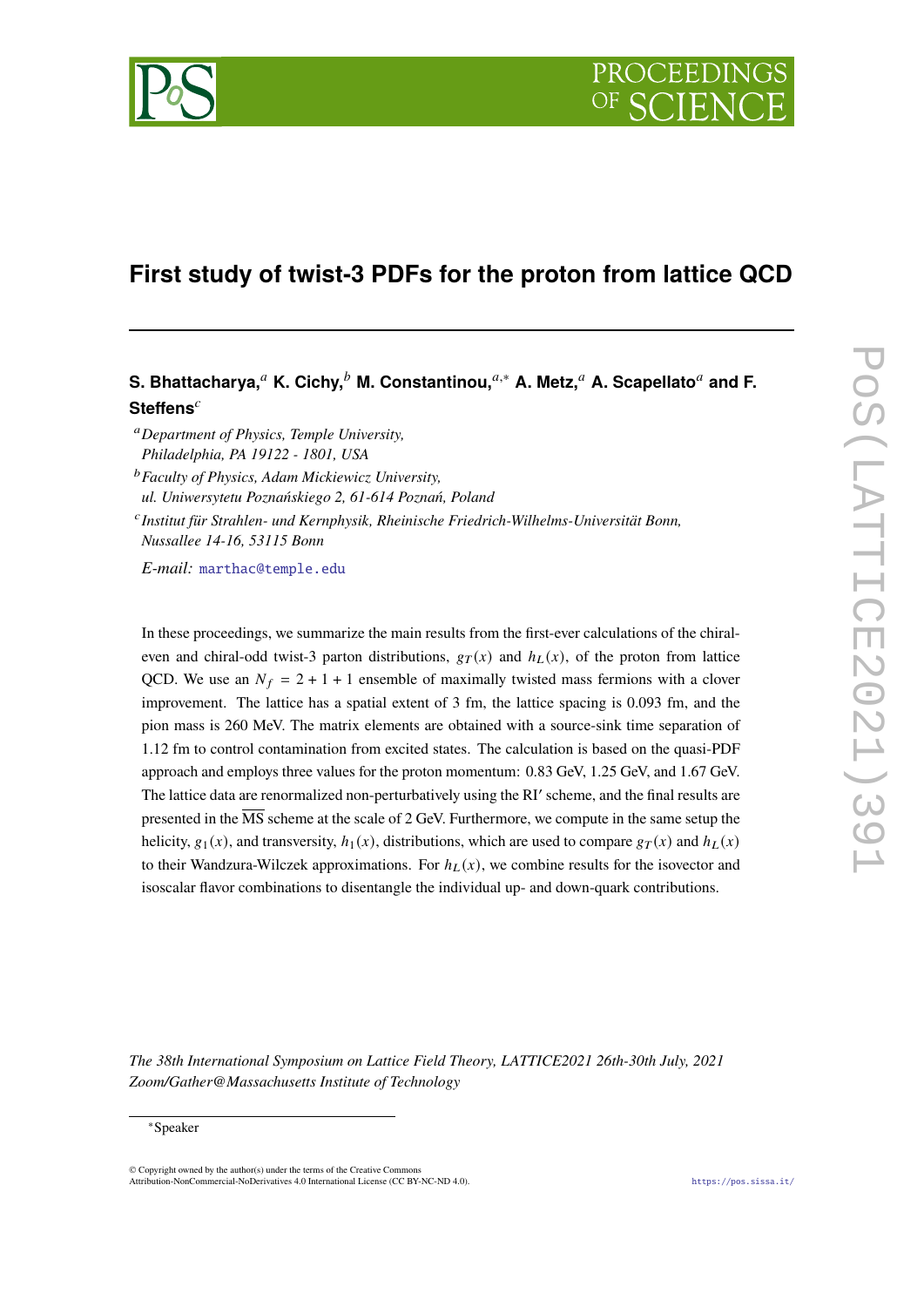### **1. Introduction**

Parton distribution functions (PDFs) are essential in characterizing the structure of hadrons in terms of their constituent partons within quantum chromodynamics (QCD). PDFs and their generalizations can be obtained from cross sections of high-energy processes through factorization theorems of QCD. PDFs are characterized by their twist, which indicates the order in the large scale of the process,  $1/O$ , at which they appear in the cross section [\[1\]](#page-7-0). While the leading-twist PDFs (twist-2) have been extensively studied both experimentally and theoretically, twist-3 PDFs are poorly known. This poses limitations on our understanding of hadron structure, because twist-3 PDFs are important too. Their significance is partly because they can be of similar magnitude as their twist-2 counterparts. Also, they contain information about quark-gluon correlations inside the hadrons [\[2\]](#page-7-1), and some twist-3 PDFs are connected to transverse momentum dependent parton distributions [\[3–](#page-7-2)[5\]](#page-7-3). It should be noted that twist-3 PDFs can have physical meaning, even though they lack probabilistic interpretation [\[6\]](#page-8-0). Measurements related to twist-3 PDFs are part of the 12 GeV program at Jefferson Lab and are important for the Electron-Ion Collider [\[7\]](#page-8-1). However, measuring twist-3 PDFs is difficult, as they are suppressed by the  $O(1/O)$  kinematic factor. Therefore, calculations from first principles are highly valuable. Recent reviews on calculations of  $x$ -dependent distribution functions can be found in Refs. [\[8–](#page-8-2)[11\]](#page-8-3).

Here, we present the first-ever calculation of the twist-3 PDFs  $g_T(x)$  and  $h_l(x)$ , within lattice QCD.  $g_T(x)$  is relevant for the polarized structure functions  $g_1^{\text{s.f.}}$  and  $g_2^{\text{s.f.}}$ , which enter the cross section of the DIS process. The chiral-odd PDF  $h_L(x)$  is not related to the "simple" DIS process, and therefore, experimental experimental information is almost non-existing. It could be measured through the double-polarized Drell-Yan process [\[14,](#page-8-4) [15\]](#page-8-5) or single-inclusive particle production in proton-proton collisions [\[16\]](#page-8-6). For  $g<sub>T</sub>$ , we focus on the isovector flavor combination that receives contributions from the connected diagram only. For  $h_L(x)$ , we perform a flavor decomposition, because the contribution from the disconnected diagram is expected to be small [\[33\]](#page-8-7).

## **2. Lattice calculation**

We employ the quasi-PDF formalism to extract the twist-3 PDFs for the proton, which requires the calculation of matrix elements containing non-local matrix elements,

$$
\mathcal{M}_O(z, P) = \langle P | \overline{\psi}(0, \vec{0}) \, O \, W(0, \vec{z}) \, \psi(0, \vec{z}) | P \rangle \,. \tag{1}
$$

 $|P\rangle$  denotes a proton state with four-momentum  $P = (iE, 0, 0, P_3)$ . For gauge invariance, a straight Wilson line is inserted between the fermion fields of the operator. The fermion fields,  $\psi$  and  $\bar{\psi}$ , are separated by a space-like distance  $z$ . To relate the matrix element to the physical PDFs, the Wilson line is in the direction of the boost,  $P_3$ . The operators we study are  $\gamma^5 \gamma^j$  and  $\sigma_{jk}$  (*j*, *k* = 1, 2,  $j \neq k$ ), that correspond to  $g_T(x)$  and  $h_L(x)$ , respectively. The ground-state of  $M_Q$  is related to the function  $F_O$ , which represents the quasi-PDFs in coordinate space and are, thus, z-dependent,

$$
F_{gr}(z, P_3, \mu) = -i\frac{E}{m} Z_{\gamma^5 \gamma^j}(z, \mu) M_{\gamma^5 \gamma^j}(P_3, z), \qquad (2)
$$

$$
F_{h_L}(z, P_3 \mu) = -i \epsilon_{jk30} \frac{E}{m} Z_{\sigma_{jk}}(z, \mu) M_{\sigma_{jk}}(z, P_3).
$$
 (3)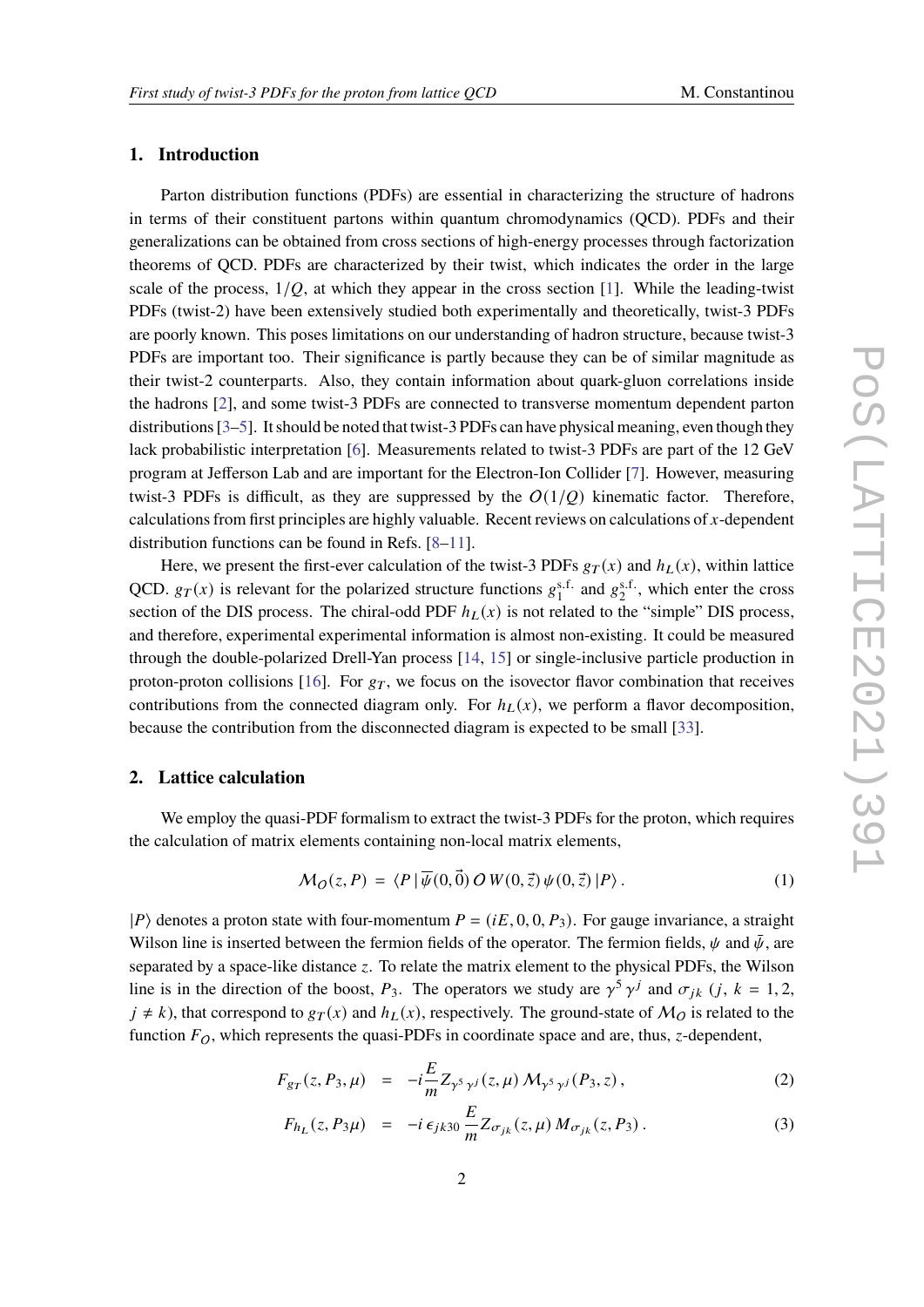In these equations, m is the proton mass, and  $E=\sqrt{m^2+P_3^2}$  is the energy of the state with momentum  $P_3$ .  $Z_O$  is the renormalization function of the operator, which we calculate non-perturbatively in the RI' scheme and convert to the modified MS scheme at a scale  $\mu = 2$  GeV. More details can be found in Refs. [\[17,](#page-8-8) [18\]](#page-8-9).

A Fourier transform is applied to the functions  $F_O(P_3, z)$  to form the quasi-PDFs,  $\tilde{q}$ , in the momentum representation (square brackets in Eq. [\(4\)](#page-2-0)). Finally, these are matched to their lightcone counterparts using a perturbative formula obtained within Large Momentum Effective Theory (LaMET) [\[19,](#page-8-10) [20\]](#page-8-11),

<span id="page-2-0"></span>
$$
q_O(x,\mu) = \int_{-\infty}^{\infty} \frac{d\xi}{|\xi|} C_O \left(\xi, \frac{\mu}{xP_3}\right) \left[2P_3 \int_{-\infty}^{+\infty} \frac{dz}{4\pi} e^{-i\frac{x}{\xi}P_3 z} F_O(P_3, z)\right].
$$
 (4)

In practice, instead of the naive Fourier transform, we use the Backus-Gilbert method, which provides a unique solution for the quasi-PDFs.  $C<sub>O</sub>$  is the matching kernel, which we calculated within one-loop perturbation theory in momentum space [\[21,](#page-8-12) [22\]](#page-8-13). It should be noted that the matching formalism does not take into account mixing with quark-gluon-quark operators, which would also require matrix elements of the latter. An alternative matching formalism that discusses such a mixing can be found in Refs. [\[23,](#page-8-14) [24\]](#page-8-15). The matching procedure for twist-3 is much more complicated than for twist-2, due to the presence of zero-modes that require special attention. The matching expression for  $C_Q$  connects the quasi-PDFs in the modified  $\overline{\text{MS}}$  scheme with the light-cone PDFs in the MS scheme at 2 GeV.

The calculation is performed on an  $N_f = 2 + 1 + 1$  ensemble of twisted mass fermions with clover improvement, produced by the ETM collaboration (ETMC) [\[25\]](#page-8-16). The pion mass of the ensemble is 260 MeV, the lattice spacing is  $a \approx 0.093$  fm and the lattice volume is  $32^3 \times 64$  ( $L \approx 3$ ) fm). We produce the matrix elements for both operators at the boosts  $P_3 = 0.83$ , 1.25, 1.67 GeV with 1552, 11696, and 105216 measurements, respectively.

## **3. Results**

In Fig. [1](#page-3-0) we show the functions  $F_{gr}$  and  $F_{h}$  in coordinate space for  $P_3 = 0.83$ , 1.25, 1.67 GeV. In all cases, we find convergence between the two largest momenta within statistical uncertainties. The matching formula depends on  $P_3$ , and therefore, such a convergence is not guaranteeed in the final PDFs. In our calculations, we find that a convergence between  $P_3 = 1.25$  GeV and  $P_3 = 1.67$ GeV holds for both  $g_T(x)$  and  $h_L(x)$ .

We also obtain the twist-2 counterparts of  $g_T(x)$  and  $h_L(x)$ , that is  $g_1(x)$  and  $h_1(x)$ . These are used to compare them with the twist-3 PDFs and check the significance of the latter. Such a comparison can be found in Fig. [2](#page-3-1) for the highest momentum,  $P_3 = 1.67$  GeV. Comparing  $g_1(x)$ and  $gr(x)$ , we find that they differ in the positive-x region. In particular,  $g_1(x)$  is smaller than  $g_T(x)$  in the low-x region and has a smaller slope at  $x \approx 0.1 - 0.3$ . The two distributions are in agreement in the antiquark region within uncertainties and the large positive- $x$  region. A similar situation is observed for  $h_L(x)$ , which is as sizeable as its twist-2 counterpart,  $h_1(x)$ . We emphasize that the PDFs extracted from lattice QCD are not reliable in the region  $|x| \le 0.15$  mainly due to higher-twist effects. For  $x > 0.15$ ,  $h_1(x)$  is dominant only for  $0.2 \le x \le 0.5$ .  $h_1(x)$  and  $h_L(x)$  are in agreement in the anti-quark region for  $x < -0.15$ . The bands include statistical uncertainties, as well as systematic ones due to the  $z_{\text{max}}$  that enters the reconstruction of the x dependence.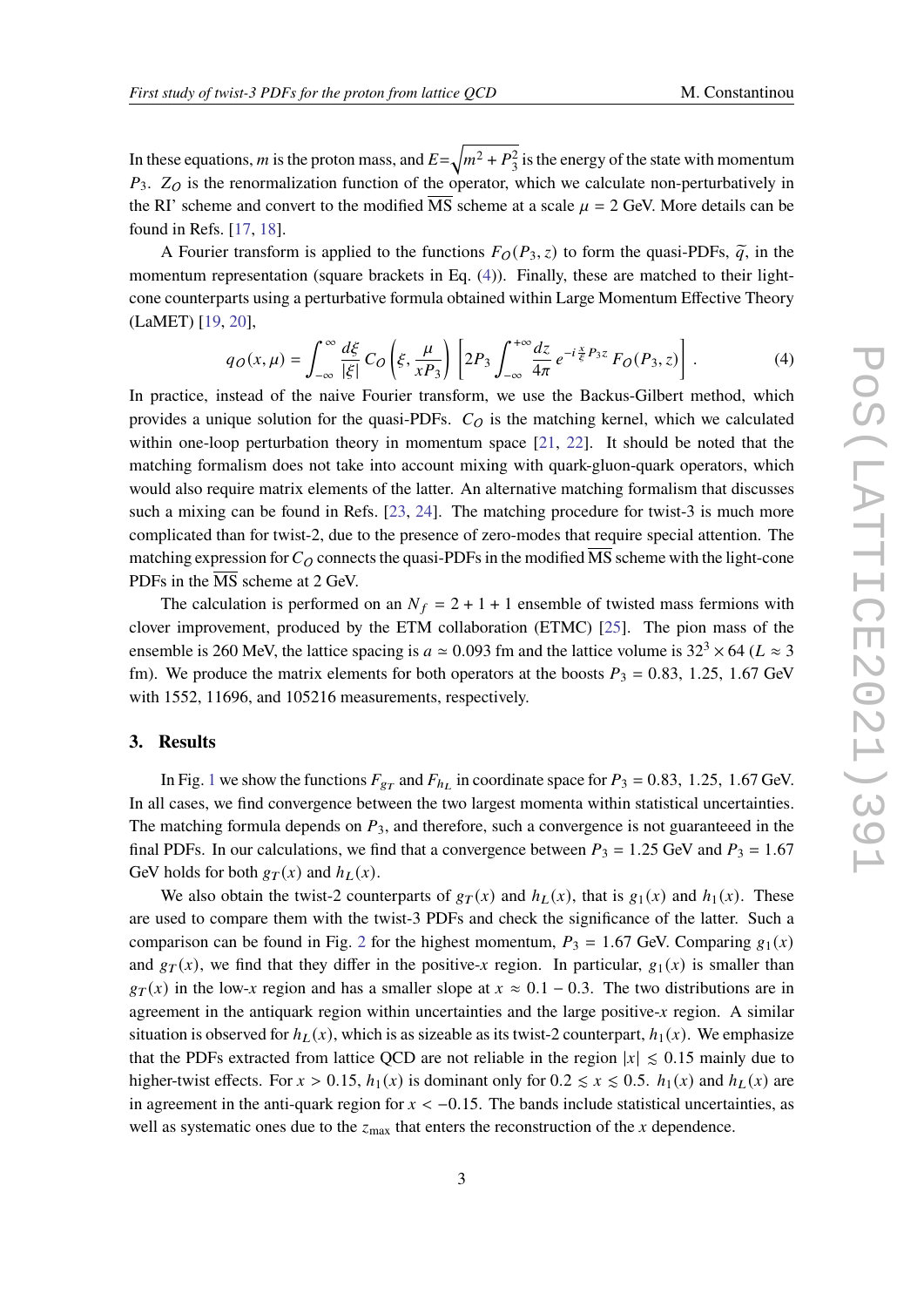

<span id="page-3-0"></span>

**Figure 1:** Left: Real (top) and imaginary (bottom) parts of  $F_{gr}$  for  $P_3 = 0.83$ , 1.25, 1.67 GeV, shown with red squares, green diamonds, blue circles, respectively. Right: Real (left) and imaginary (right) part of  $F_{h_L}$ for momenta 0.83 GeV (yellow squares), 1.25 GeV (red diamonds) and 1.67 GeV (blue circles).

<span id="page-3-1"></span>

**Figure 2:** Left: Comparison of  $g_T$  (blue band) and  $g_1$  (orange band) at  $P_3 = 1.67$  GeV. Right: Comparison of  $h_l$  (blue band) and  $h_1$  (orange band) for the nucleon boost  $P_3 = 1.67$  GeV.

## **4. Burkhardt-Cottingham sum rules**

The integrals of twist-3 PDFs and their twist-2 counterparts are connected through the Burkhardt-Cottingham (BC) sum rule [\[26,](#page-8-17) [27\]](#page-8-18), which have also been extended to the quasi-PDFs [\[28\]](#page-8-19). These sum rules are very useful for the qualitative understanding of twist-3 distributions, and it is interesting to test these relations using our lattice data. For instance, the integrals of  $g_1(x)$ and  $g_T(x)$  should coincide, that is,

$$
\int_{-1}^{1} dx \, g_1(x) - \int_{-1}^{1} dx \, g_T(x) = 0 \,. \tag{5}
$$

Here we find a value of  $0.01(20)$ , and therefore the sum rule is satisfied, which suggests that effects due to operator mixing could be relatively small. There are a number of tests to perform on  $h_1(x)$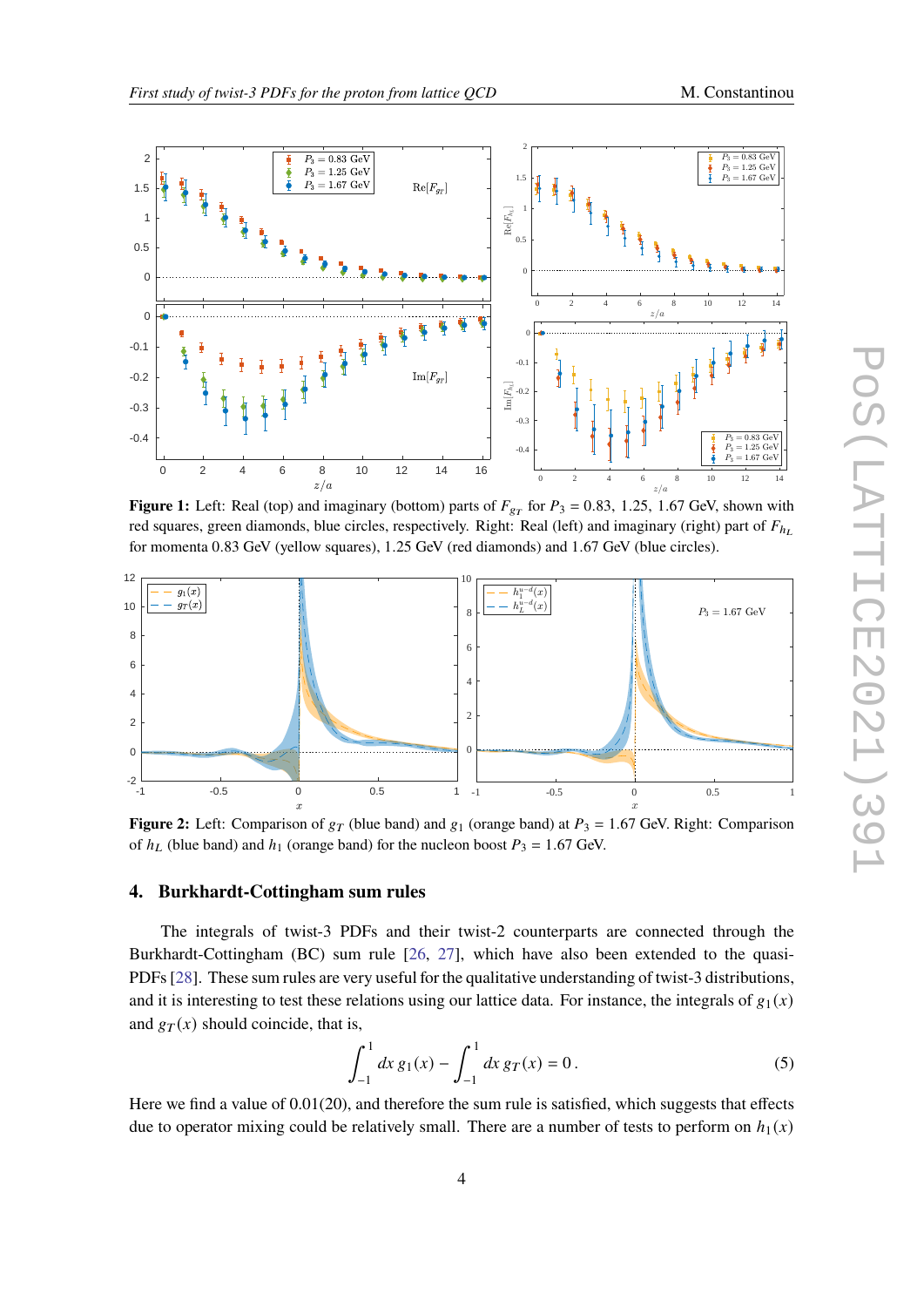and  $h_L(x)$ , such as the sum rule for their quasi-PDFs,  $\widetilde{h}_1(x)$  and  $\widetilde{h}_L(x)$ ,

$$
\int_{-1}^{1} dx \, \tilde{h}_L(x, P_3) = \int_{-1}^{1} dx \, \tilde{h}_1(x, P_3) = g^T.
$$
 (6)

The tensor charge  $g^T$  is independent of the kinematic setup, and the relation should hold for all  $P_3$ . We tested this equality numerically, and here we show the results for the highest momentum,

$$
\int dx \, \widetilde{h}_L(x, 1.67 \,\text{GeV}) = 1.03(16) \,, \qquad \int dx \, \widetilde{h}_1(x, 1.67 \,\text{GeV}) = 0.94(10) \,, \tag{7}
$$

for which we find agreement in the extracted value of the tensor charge. In fact, the sum rule is satisfied at each momentum, and is independent of the momentum, as indicated in Ref. [\[28\]](#page-8-19).

#### **5. Wandzura-Wilczek approximation**

The twist-3  $g_T(x)$  and its corresponding twist-2  $g_1(x)$  are connected, at a given x, through the Wandzura-Wilczek (WW) approximation [\[29\]](#page-8-20). An analogous relation exists for  $h_L(x)$  [\[14,](#page-8-4) [15\]](#page-8-5), in which the Mellin moments of  $h_L(x)$  can be split into twist-2 and twist-3 parts.

<span id="page-4-0"></span>
$$
g_T(x) = g_T^{\text{WW}}(x) + g_T^{\text{twist}-3}(x) = \int_x^1 \frac{dy}{y} g_1(y) + g_T^{\text{twist}-3}(x) , \qquad (8)
$$

$$
h_L(x) = h_L^{\text{WW}}(x) + h_L^{\text{twist}-3}(x) = 2x \int_x^1 dy \, \frac{h_1(y)}{y^2} + h_L^{\text{twist}-3}(x) \,. \tag{9}
$$

In the WW approximation,  $g_T(x)$  and  $h_L(x)$  are fully determined by the twist-2  $g_1(x)$  and  $h_1(x)$ , respectively.  $g_T^{\text{twist}-3}(x)$  and  $h_L^{\text{twist}-3}(x)$  are genuine twist-3 contribution, which is given by quarkgluon correlations (and a current-quark mass term). In the WW approximation one only keeps the term  $g_T^{\text{WW}}(x)$  ( $h_L^{\text{WW}}(x)$ ), which is determined by the helicity (transversity) distribution.

The check of the WW approximation for  $g_T(x)$  and  $h_L(x)$  is another highlight of our calculation. This is important, because, for example, it was found in the instanton model of the QCD vacuum that the lowest nontrivial moment of  $h_L^{\text{twist}-3}(x)$  is numerically very small [\[30\]](#page-8-21). Using our results, we can also provide qualitative conclusions on the significance of the contribution due to quark-gluon correlations in Eq. [\(9\)](#page-4-0). The WW approximation for both  $g_T(x)$  and  $h_L(x)$  is shown in Fig. [3](#page-5-0) for  $P_3=1.67$  GeV. We only show the quark region (x>0), which is less susceptible to systematic uncertainties than the antiquark region. We see that the actual lattice data for  $g_T(x)$  are consistent with  $g_T^{\text{WW}}(x)$  for a considerable x-range. However, given the uncertainties, a violation of the WW approximation is still possible at the level of up to 40% for  $x \le 0.4$ . This is consistent with the findings of Ref. [\[3\]](#page-7-2) based on experimental data, estimating a possible violation of the WW approximation of ~15−40%. We also find that the slopes of  $g_T$  and  $g_T^{\text{WW}}$  are the same up to  $x\approx 0.4$ . The difference of  $g_T$  and  $g_T^{\text{WW}}$  for large x could be either due to unquantified systematic uncertainties, or due to larger violations of the WW approximation in this region. Our results on  $g_T^{\rm WW}$  are compared to the estimate obtained using  $g_1$  from global fits by the NNPDF [\[31\]](#page-8-22) and JAM [\[32\]](#page-8-23) collaborations; we find good agreement up to  $x \approx 0.3$ . The results of  $h_L(x)$  and  $h_L^{WW}(x)$  are in agreement for  $x \le 0.55$ . Our lattice results on  $h_L^{\text{WW}}(x)$  in the region 0.15  $\leq x \leq 0.55$  are also in good agreement with  $h_L^{\text{WW}}(x)$ obtained from a global fit of the nucleon transversity by the JAM collaboration [\[5\]](#page-7-3). These findings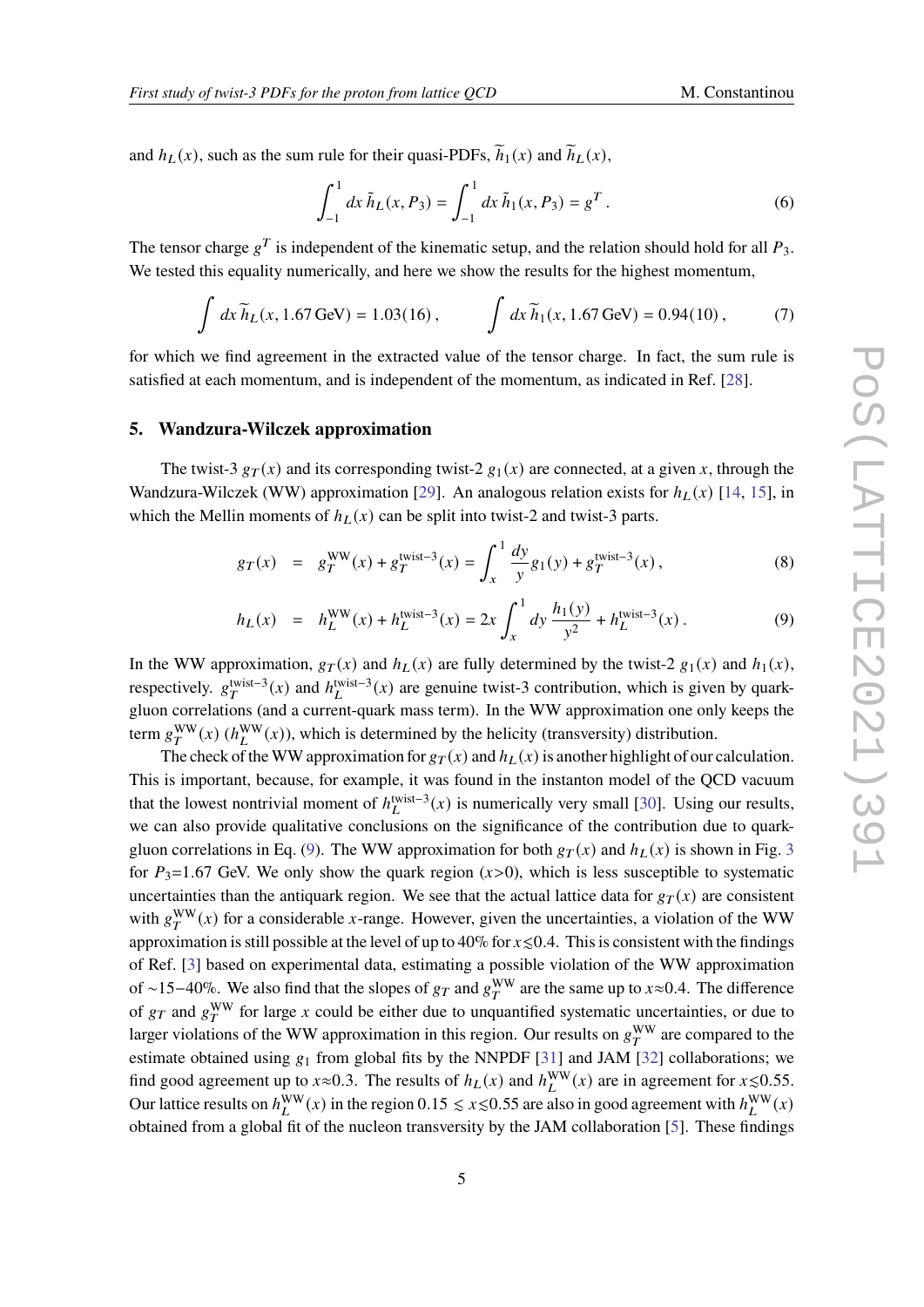seem to suggest that  $h_L(x)$  could be determined by the twist-2  $h_1(x)$  for a considerable x-range. More precise statements require further investigations. We repeat that the mixing with quark-gluonquark operators has not been computed within this work, and other systematic effects have to be addressed as well, like those related to a finite lattice spacing and a non-physical light quark mass. In addition, the tension observed between global fits and lattice data at small and large  $x$  reveals that more control may be needed to constrain distributions in these regions.

<span id="page-5-0"></span>

**Figure 3:** Left: Comparison of our  $g_T(x)$  at  $P_3 = 1.67$  GeV (blue band) with its WW estimates: latticeextracted  $g_T^{\rm WW}$  (red band) and global fits-extracted (NNPDF1.1pol [\[31\]](#page-8-22) orange band, JAM17 [\[32\]](#page-8-23) purple band). Right: The WW approximation for  $h_L(x)$ , for boosts  $P_3 = 1.67$  GeV. The lattice estimate of  $h_L(x)$ (red band) is compared with its WW-approximation (orange band) extracted on the same gauge ensemble and the one obtained from global fits (violet band) from the JAM collaboration [\[5\]](#page-7-3).

According to the finding of Ref. [\[33\]](#page-8-7), the disconnected contributions to  $h_1^{u+d}$  $\int_1^{u+d}(x)$  using the same ensemble as in this work are very small. We expect that the same applies for the operator entering  $h_L(x)$ . Therefore, we extract the up- and down-quark contributions using only the matrix elements extracted from the connected diagram. Another justification of the flavor decomposition is the fact that there is no gluon transversity, nor a twist-3 two-gluon matrix element for a longitudinally polarized target which could mix with  $h_l(x)$  [\[34\]](#page-8-24). In Fig. [4,](#page-6-0) we show the individual quark contributions for  $h_1(x)$  and  $h_1(x)$  for  $P_3=1.67$  GeV. We do not consider the antiquark region, which is very small and sensitive to systematic effects [\[8\]](#page-8-2). This comparison helps us to address qualitatively the role of the up and down quark in the proton, as well as their role in twist-2 and twist-3 PDFs. We find that the up quark is dominant in all regions of  $x$ , which is more pronounced for  $x < 0.5$ . In the large-x limit,  $h_1^u$  $u_1^u(x)$  is about twice as large as  $h_1^d$  $_1^d(x)$ . Similar conclusions are reached in the comparison between  $h_L^u(x)$  and  $h_L^d(x)$ , with the former being dominant. Another observation is that the down quark has a similar contribution to  $h_1(x)$  and  $h_L(x)$  for all regions of x. In the case of the up quark, we find similar magnitude between  $h_1^u$  $\binom{u}{1}(x)$  and  $h^u(L(x))$  for  $x > 0.2$ .

It is interesting to test the WW approximation for each quark flavor, as shown in Fig. [5.](#page-6-1) While the isovector flavor combination for  $h_L(x)$  and  $h_L^{WW}(x)$  at  $P_3 = 1.67$  GeV show an agreement within uncertainties for  $x < 0.55$  (see, e.g., Fig. [3\)](#page-5-0), here we find a discrepancy for this region for the up-quark. For the down-quark contribution, we find compatibility up to  $x = 0.7$ . The JAM20 data [\[5\]](#page-7-3) show agreement with the lattice data in the region between  $x = 0.15$  and  $x = 0.7$ . We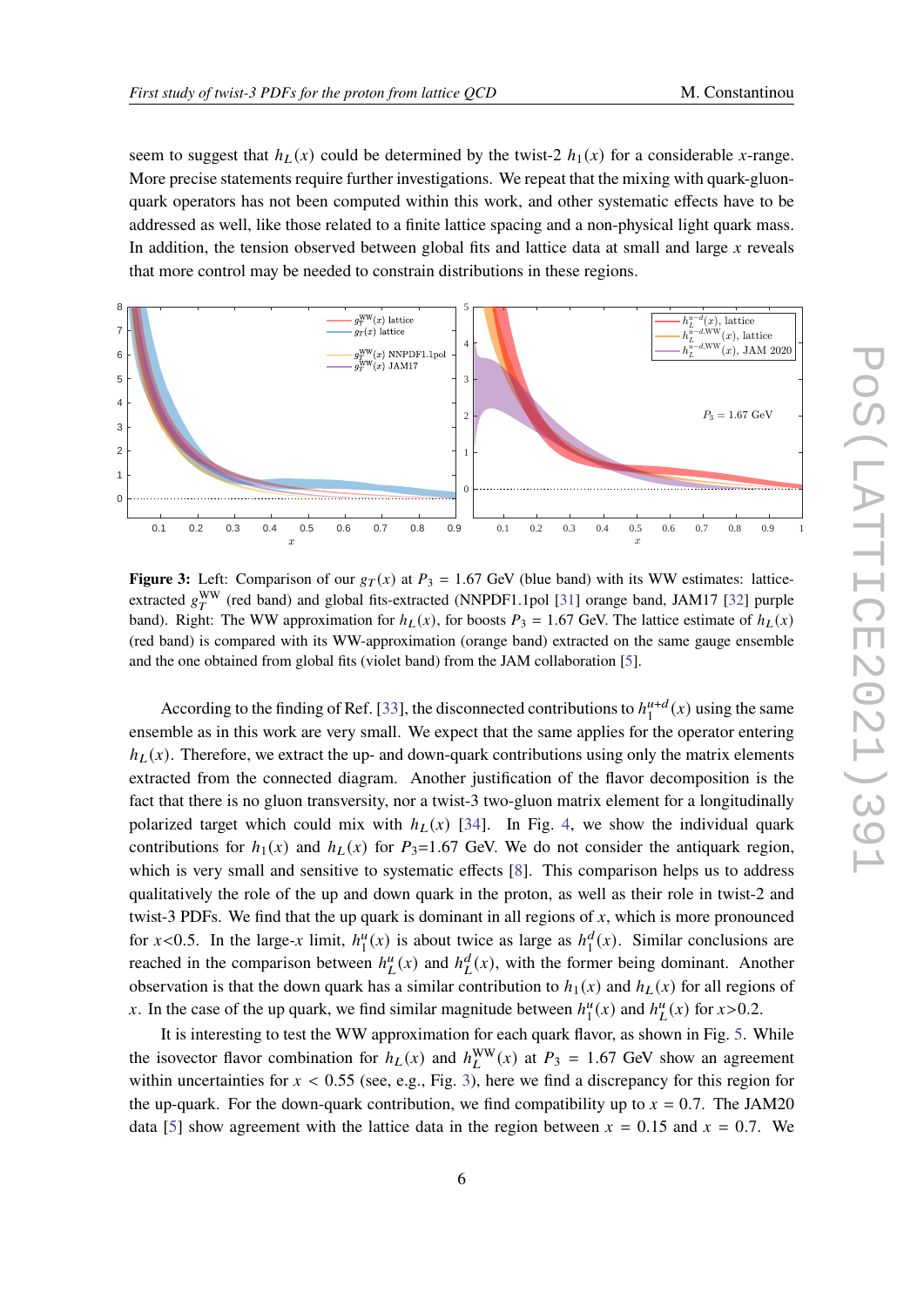<span id="page-6-0"></span>

**Figure 4:** x-dependence of  $h_1$  (yellow) and  $h_L$  (blue) for up-quarks and down-quarks in the left and right plot, respectively. Results are shown at the largest nucleon boost,  $P_3 = 1.67$  GeV.

emphasize again that the data presented in this section neglect contributions from the disconnected diagram, which are expected to be within the reported uncertainties for  $h_L(x)$  [\[33\]](#page-8-7).

<span id="page-6-1"></span>

**Figure 5:** Test of the WW approximation for up (left) and down (right) distributions for  $P_3 = 1.67$  GeV. For the separate flavors, we show  $h_L(x)$  (red) with  $h_L^{WW}(x)$  (orange) extracted from lattice QCD within this work. Results for  $h_L^{\text{WW}}(x)$  from the JAM collaboration [\[5\]](#page-7-3) (violet) are also included for comparison.

#### **6. Summary**

In these proceedings, we summarize results on the first calculations of the twist-3 PDFs  $g_T(x)$ and  $h_L(x)$  for the proton. We employ the quasi-PDF approach, which connects lattice data to the light-cone PDFs using perturbative equations obtained in LaMET. The calculation is performed on an  $N_f = 2 + 1 + 1$  ensemble of twisted mass fermions with a clover term, corresponding to a pion mass of 260 MeV. The matrix elements are obtained for three values of the proton momentum,  $P_3 = 0.83, 1.25, 1.67$  GeV, and the reconstruction of the quasi-PDFs uses the Backus-Gilbert method. The quasi-PDFs are matched to their light-cone counterparts using the matching equations obtained in one-loop perturbation theory [\[21,](#page-8-12) [22\]](#page-8-13). These equations do not consider the mixing with quark-gluon correlations. Within the same setup, we also obtain the twist-2  $g_1(x)$  and  $h_1(x)$ , which are useful for qualitative comparison with their twist-3 counterparts. We find that the twist-3 PDFs are as large as the twist-2 PDFs.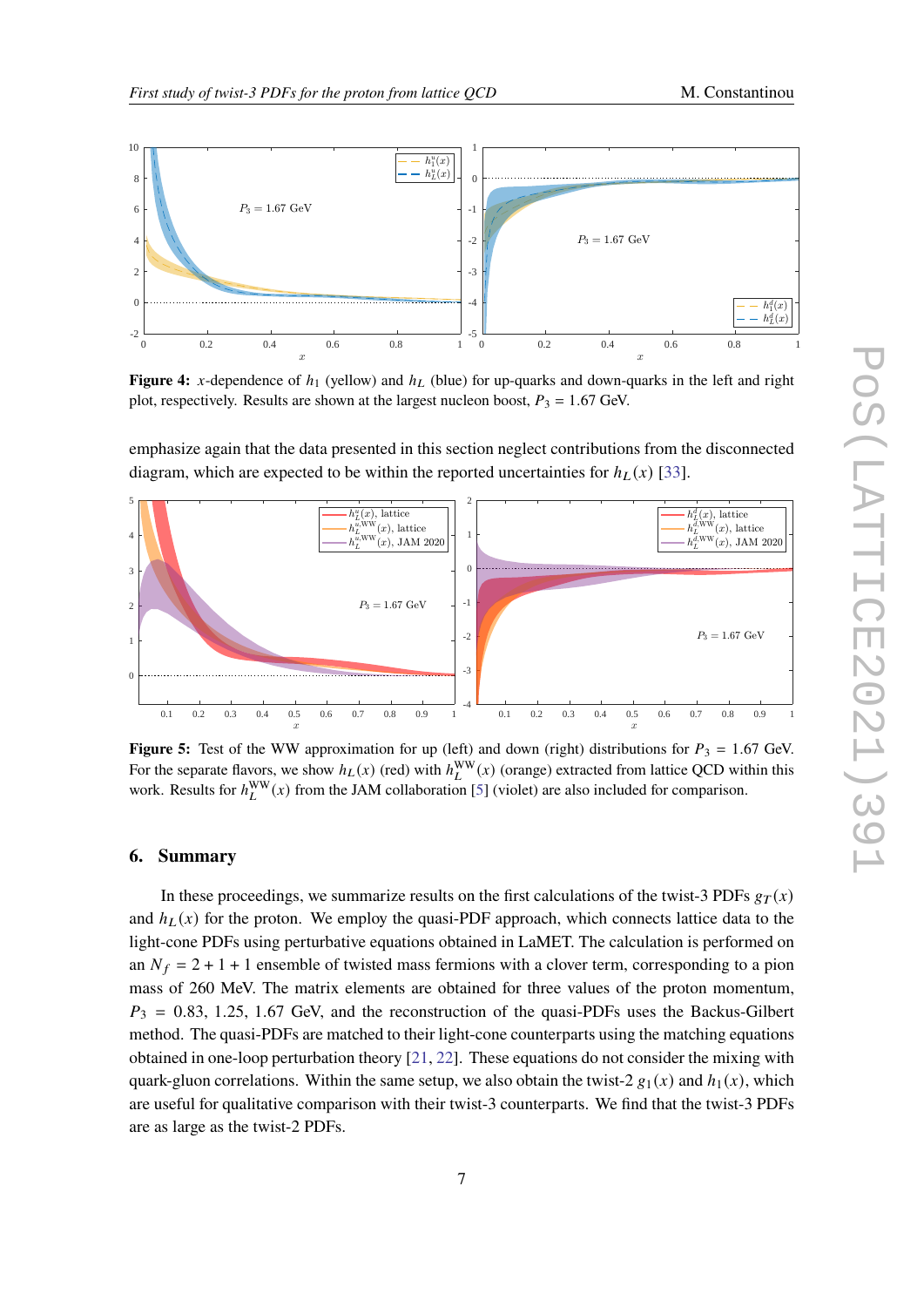The calculation of  $g_1(x)$  allows us to explore the Burkhardt-Cottingham-type sum rule, which connects it to  $g_T(x)$ . We find that the sum rule is satisfied for the data of this work. For  $h_L(x)$ , we test the equivalent sum rule and find that it is both satisfied when compared to  $h_1(x)$  and is, in addition, independent of the value of  $P_3$ . Another investigation is the exploration of the WW approximation, which also requires the twist-2 counterparts. For  $h<sub>L</sub>(x)$ , we perform a flavor decomposition, as the disconnected contributions for  $h_1(x)$  have been found to be small [\[33\]](#page-8-7). We find that  $h_L^u(x)$  is positive and  $h^d_L(x)$  negative, like is the case for  $h^u_1$  $\binom{u}{1}(x)$  and  $h_1^d$  $_1^d(x)$ . For  $x \in [0.1, 0.5]$ , there is little difference between  $h_L(x)$  and  $h_L^{\text{WW}}(x)$  as obtained from our lattice data and the results from the JAM collaboration [\[5\]](#page-7-3) (an exception is  $h<sup>u</sup><sub>L</sub>(x)$  in the region around  $x \sim 0.3$ ).

In the future, we plan to improve this calculation with an ensemble at the physical pion mass with larger volume and finer lattice spacing. We also plan to revisit the analysis for the matching along the lines of Refs. [\[23,](#page-8-14) [24\]](#page-8-15). Another improvement is the calculation of quark-gluon-quark correlations on the lattice, which requires a long-term dedicated program. We are currently extending this work to twist-3 GPDs, and preliminary results can be found in Ref. [\[36\]](#page-8-25).

#### **Acknowledgements**

The work of S.B. and A.M. has been supported by the National Science Foundation under grant number PHY-2110472. A.M. has also been supported by the U.S. Department of Energy (DOE), Office of Nuclear Physics, within the framework of the TMD Topical Collaboration. K.C. is supported by the National Science Centre (Poland) grant SONATA BIS no. 2016/22/E/ST2/00013. M.C. and A.S. acknowledge financial support by the U.S. DOE, Office of Nuclear Physics, Early Career Award under Grant No. DE-SC0020405. F.S. was funded by by the NSFC and the Deutsche Forschungsgemeinschaft (DFG, German Research Foundation) through the funds provided to the Sino-German Collaborative Research Center TRR110 (NSFC Grant No. 12070131001, DFG Project-ID 196253076 - TRR 110). Computations for this work were carried out in part on facilities of the USQCD Collaboration, which are funded by the Office of Science of the U.S. DOE. This research was supported in part by PLGrid Infrastructure (Prometheus supercomputer at AGH Cyfronet in Cracow). Computations were also partially performed at the Poznan Supercomputing and Networking Center (Eagle supercomputer), the Interdisciplinary Centre for Mathematical and Computational Modelling of the Warsaw University (Okeanos supercomputer), and at the Academic Computer Centre in Gdańsk (Tryton supercomputer). The configurations have been generated on the KNL (A2) Partition of Marconi at CINECA, through the Prace project Pra13\_3304 "SIMPHYS". Inversions were performed using the DD- $\alpha$ AMG solver with twisted mass support [\[35\]](#page-8-26).

#### **References**

- <span id="page-7-0"></span>[1] R. L. Jaffe, inThe spin structure of the nucleon (1995) (1996), pp. 42–129, <hep-ph/9602236>.
- <span id="page-7-1"></span>[2] I. Balitsky and V. M. Braun, Nucl. Phys. B **311**, 541 (1989).
- <span id="page-7-2"></span>[3] A. Accardi, A. Bacchetta, W. Melnitchouk, and M. Schlegel, JHEP **11**, 093 (2009).
- [4] L. Gamberg, A. Metz, D. Pitonyak, and A. Prokudin, Phys. Lett. B **781**, 443 (2018).
- <span id="page-7-3"></span>[5] J. Cammarota, L. Gamberg, Z.-B. Kang, J. A. Miller, D. Pitonyak, A. Prokudin, T. C. Rogers, and N. Sato (JAM), Phys. Rev. D **102**, 054002 (2020), <2002.08384>.